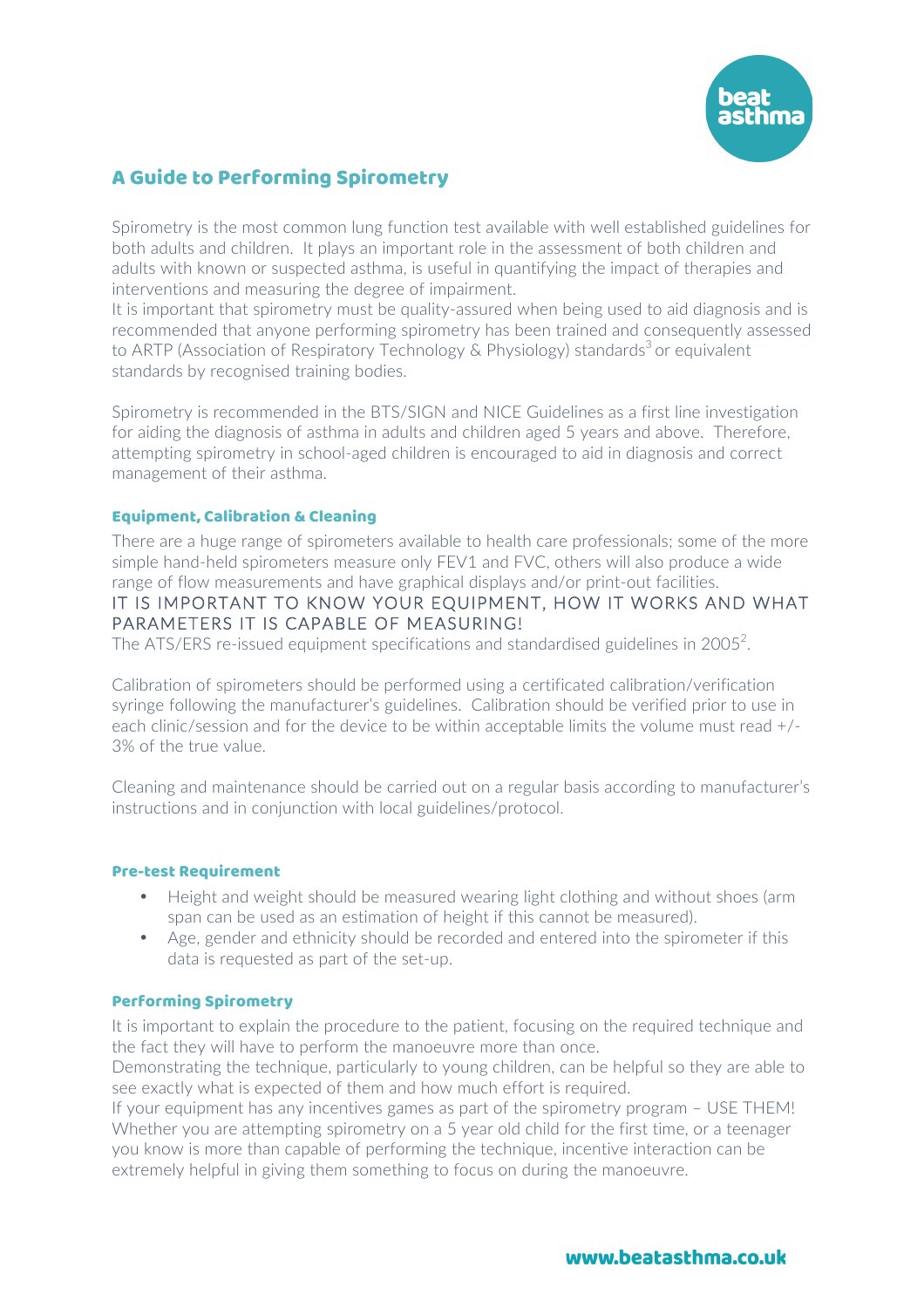

# Spirometry step-by-step

- Attach a clean disposable mouthpiece/filter to the spirometer.
- Instruct the patient to breathe in as deeply as possible to full inspiration, then place their lips tightly around the mouth piece maintaining an air tight seal (NB – Some equipment may allow the patient to put their mouth around the mouthpiece and breathe in through this prior to the forced expiratory manoeuvre).
- The patient should blow out with force, as fast as they can and continue until there is nothing left to expel. (Encouraging the patient not to give up too soon and coaching in between attempts to perfect the technique is essential).
- At this point, the patient should remove the mouthpiece from their mouth.
- A minimum of 30 seconds should be allowed between repeated attempts and patients should only be asked to make a further attempt when fully recovered.
- The test should be repeated at least three times, with no set maximum number of tests.

# Things to consider

- The patient should ideally produce at least two acceptable manoeuvres, within recommended limits of each other $^1$ . If only one satisfactory attempt is recorded, then these results should not be excluded. They can be reported with the addition of a technical comment noting the difficulties the patient may have had in achieving reproducible results.
- The highest FEV1 and FVC should be reported even if they do not come from the same manoeuvre, as long as both manoeuvres were technically sound.
- If this is the child's first attempt at spirometry it is important to allow extra time so they are able to familiarise themselves with the equipment, the required technique and the healthcare professional.
- A first attempt may not result in any data being obtained; it may not even result in the child attempting the test! The child may need time to explore/play with the mouthpiece and observe others attempting the test – involving parents/carers can be extremely beneficial and will help the child gain confidence to attempt the technique.
- Age appropriate descriptions and stories can be used to explain to the child what is required. For example; blowing out candles on a birthday cake, blowing up balloons, blowing bubbles etc.
- Software/equipment with interactive incentives can be extremely useful; if incentives are available it is worth using them on a wide range of patients to encourage their best efforts
- Posture and nose clip use should be recorded for comparison of future attempts.
- If available, both volume–time and flow–volume curves should be visually inspected. Attempts should be disregarded if the flow–volume curve does not demonstrate a rapid rise to peak flow and a smooth descending limb. There should be no evidence of cough during the manoeuvre.

# Reference Values

Some spirometers have pre-programmed reference equations and will calculate predicted values when you enter patient details. It is important to be aware of the reference values used to calculate this normative data – check your equipment/equipment manual so you know which references equations are being used.

In 2012 the Global Lung Initiative11 published multi-ethnic reference values for spirometry for the 3–95 year age range.